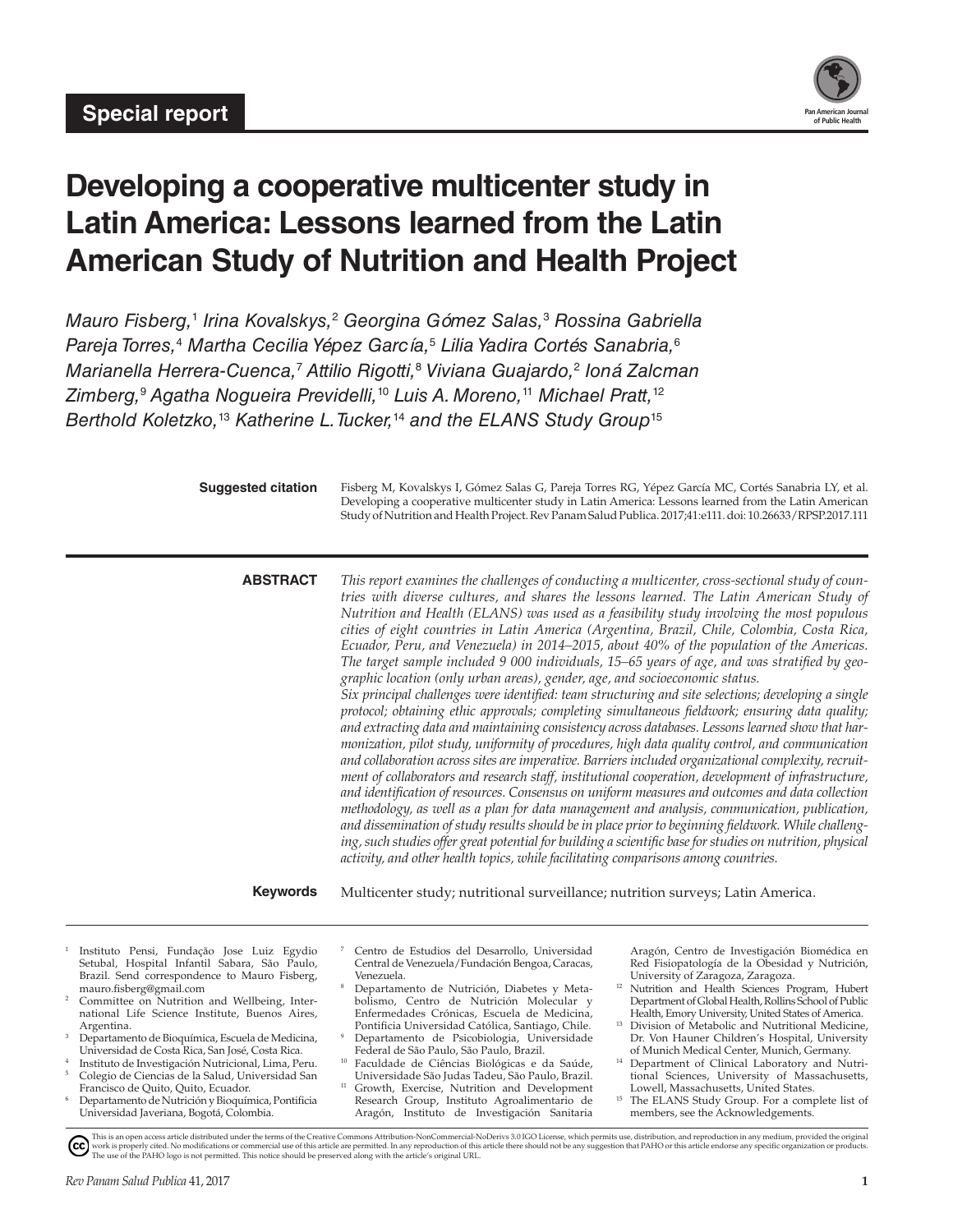Growing interest in community-based public health and policy interventions that reduce obesity and improve nutrition has prompted multicenter studies to understand population-based behaviors and outcomes. In contrast to multi-site studies whose main purpose is to obtain a larger sample, multicenter studies are designed jointly by Principal Investigators (PIs) at all sites. This means that all are involved in planning the study protocol and procedures, are scientifically responsible for the study results, and participate actively in manuscripts and other dissemination activities. These studies have been increasingly valued due to large sample sizes, ability to explore differences across sites, and the increased generalization of results (1). Multicenter collaborations also allow recruitment of more diverse populations, within a much shorter time frame. While challenging, such studies offer great potential for building a scientific base for the study of obesity and for planning health policies and intervention programs. However, such studies require heightened attention to detail, simultaneity, comprehensive planning, and collaboration with colleagues (2).

Several large, multicenter, observational studies have been conducted to investigate the nutritional and physical activity status of various populations  $(3 - 6)$ . The majority of these studies have been performed separately by each country and unified later. In most cases, differing methodologies were used to assess food consumption and physical activity, or samples of each country were not representative of specific populations. In Latin America, few studies have been conducted that represent the reality of each country and region.

The Latin American Study of Nutrition and Health (ELANS), however, is a cross-sectional, multicenter study, that was conducted simultaneously in the urban populations of the most populous cities of eight countries in Latin America. This paper highlights the principle lessons learned from the ELANS, including the key decisions, challenges and barriers, and logistical strengths and limitations encountered during the design process, data collection, and data entry.

# **SURVEY METHODOLOGY**

ELANS is a household-based, multi national, cross-sectional survey that aims to describe the nutritional status of people in Latin America and to investigate food and nutrient intake, as well as physical activity levels among representative samples of urban populations. The total population of the eight study countries— Argentina, Brazil, Chile, Colombia, Costa Rica, Ecuador, Peru, and Venezuela represents about 40% of the population of the Americas. The target sample included 9 000 individuals, 15 – 65 years of age, and was stratified by geographic location (only urban areas), gender, age, and socioeconomic status. The rationale and design of the study are reported in more detail elsewhere (7). In brief, the ELANS protocol was designed to collect data at the individual level using questionnaires (sociodemographic, dietary intake, and physical activity) and objective measurements (accelerometry and anthropometry).

# **CHALLENGE 1: STRUCTURING A TEAM AND SELECTING SITES**

Selected ELANS countries differed in demographic and some socioeconomic indicators, reflecting the differences present in Latin America (Table 1).

Key factors in the ELANS project implementation were the selection of team members and the inclusion of multidisciplinary professional, technical, and scientific advisors with complementary expertise in epidemiology, energy balance, physical activity, and statistics. PIs were selected based on their ability to conduct epidemiological studies (investigator fieldwork experience, research background, and academic support structure for research) and diversity of geographic location in Latin America.

All of the academic/research teams were composed of researchers, undergraduates, and postgraduate health science students based in universities or in association with universities, with the exception of one based at a research institute (Table 2). The organizational structure had three branches: academic team, technical support team (physical activity and food intake assessment, anthropometrics), and operational team (Figure 1). The organizational structure of the ELANS was defined during the first design meetings among the researchers, including the scope of the study, the complexity of communications, and what agreements would have to be reached. The study management and quality control strategies are described elsewhere (7).

It is important to highlight that project coordination was centralized in an international team composed of two chairpersons, a co-chair, and two international project managers. This centralized approach ensured that any barriers that arose would be resolved rapidly, that communication among all teams would be effective, and that research uniformity would be maintained. By bringing together expert researchers in the field of physical activity and statistics, the

# **TABLE 1. Site characteristics of the eight countries participating in the Latin American Study of Nutrition and Health, 2013 - 2014**

|                                | Argentina  | <b>Brazil</b> | Chile      | Colombia   | Costa Rica | Ecuador    | Peru       | Venezuela           |
|--------------------------------|------------|---------------|------------|------------|------------|------------|------------|---------------------|
| Population size <sup>a</sup>   | 43 132 000 | 205 620 000   | 18 006 000 | 48 584 000 | 4 832 000  | 16 205 000 | 30 814 175 | 30 620 000          |
| Urban population <sup>b</sup>  | 92%        | 85%           | 89%        | 76%        | 76%        | 64%        | 76%        | 89%                 |
| GDP <sup>c</sup>               | 12 509     | 1 3 8 4       | 14 528     | 7903       | 10415      | 6 3 4 5    | 6541       | 12 771 <sup>f</sup> |
| $GINI$ index $d$ (22)          | 42.3       | 52,9          | 50.5       | 53,5       | 49.2       | 47.3       | 44.7       | 46.99               |
| Obesity in adults <sup>e</sup> | 26.3%      | 20%           | 27.8%      | 21%        | 24.3%      | 18.7%      | 21.1%      | 24.8%               |

*Source:* Prepared by the authors based on the study literature.

<sup>a</sup> Census reports from the country's national statistical offices.

*b* Percent of the country's total population (22).

c Gross Domestic Product per capita in current US\$ (23).

d Measure of statistical dispersion, intended to measure the distribution of wealth in a country (21).

 $e$  Body Mass Index  $\geq$  30 (24).

f World Bank 2012; all others, 2014.

g 2006; all others, 2013.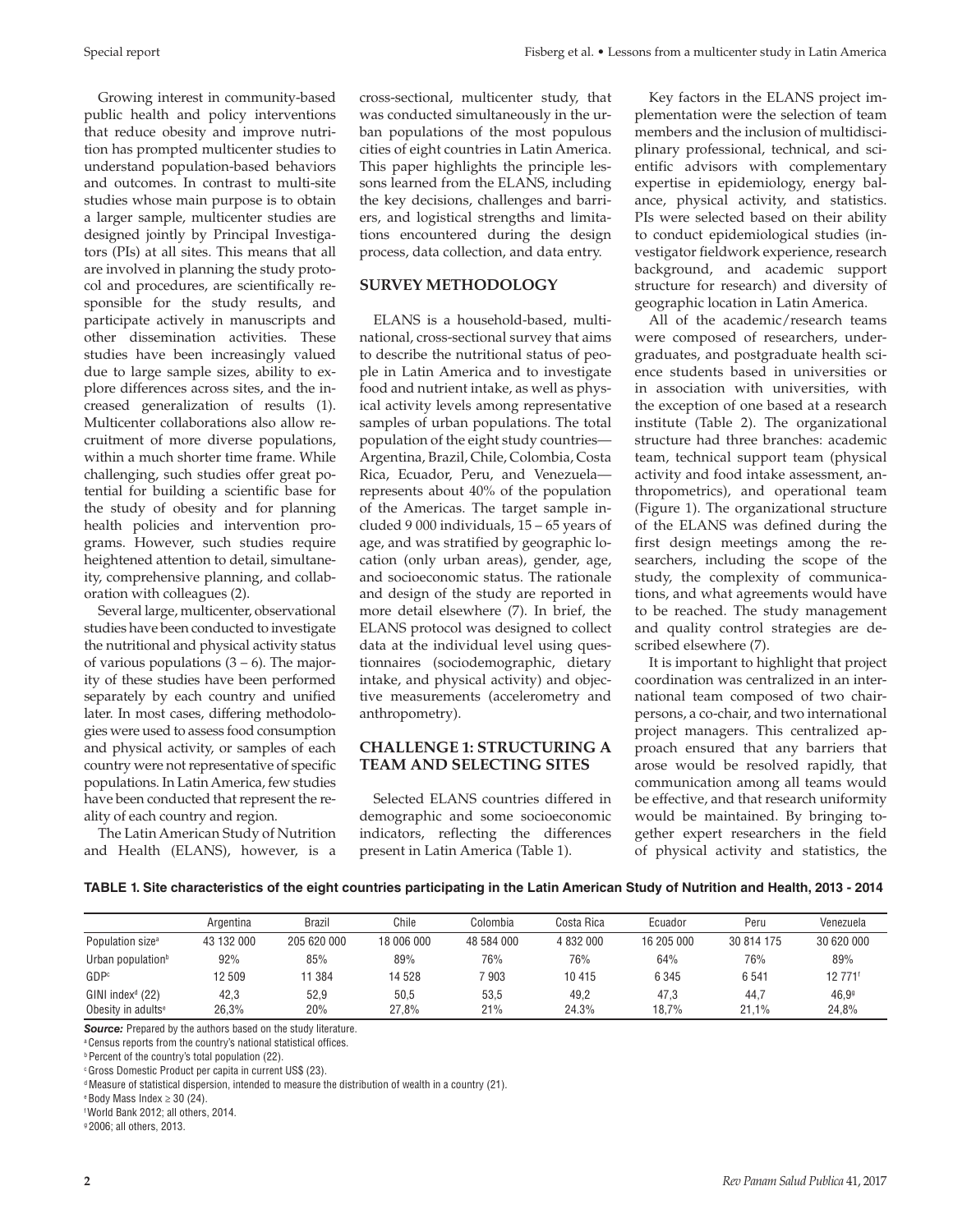#### **TABLE 2. Fieldwork characteristics in the Latin American Study of Nutrition and Health, 2014 - 2016**

|                                            | Argentina                                       | <b>Brazil</b>                                            | Chile                                                        | Colombia                                                            | Costa Rica                                                                                                          | Ecuador                                                                         | Peru                                                        | Venezuela                                                            |
|--------------------------------------------|-------------------------------------------------|----------------------------------------------------------|--------------------------------------------------------------|---------------------------------------------------------------------|---------------------------------------------------------------------------------------------------------------------|---------------------------------------------------------------------------------|-------------------------------------------------------------|----------------------------------------------------------------------|
| Study name                                 | Estudio<br>Argentino<br>de Nutrición<br>y Salud | Estudo<br><b>Brasileiro</b><br>de Nutricao<br>e Saude    | Estudio Latino<br>Americano de<br>Nutrición y<br>Salud-Chile | Estudio Latino<br>Americano de<br>Nutrición y<br>Salud-<br>Colombia | Análisis del<br>balance<br>energetico y<br>factores de<br>riesgo de<br>obesidad en la<br>población<br>costarricense | El estudio del<br>balance enérgico<br>de una muestra<br>poblacional,<br>Ecuador | Estudio Latino<br>Americano de<br>Nutrición y<br>Salud-Perú | Estudio Latino<br>Americano de<br>Nutrición y<br>Salud-<br>Venezuela |
| Type of institution                        | Research<br>institution and<br>university       | Private children's<br>hospital and<br>federal university | University                                                   | University                                                          | University                                                                                                          | University                                                                      | Research<br>institution                                     | Research<br>institution and<br>university                            |
| Number of researchers<br>on team           |                                                 | 7                                                        | 10                                                           | 5                                                                   | 3                                                                                                                   | 3                                                                               | 12                                                          | 12                                                                   |
| Number of cities<br>evaluated              | 12                                              | 23                                                       | 9                                                            | 11                                                                  | $\overline{7}$                                                                                                      | 9                                                                               | 10                                                          | 13                                                                   |
| $n$ participants<br>(total; accelerometer) | 1 200; 319                                      | 2 000; 569                                               | 870; 308                                                     | 1 230; 405                                                          | 790; 282                                                                                                            | 800; 268                                                                        | 1 100; 360                                                  | 1 134; 368                                                           |
| Administration mode                        | Tablet                                          | Tablet                                                   | Tablet                                                       | Tablet                                                              | Tablet                                                                                                              | Paper                                                                           | Tablet                                                      | Paper                                                                |
| Fieldwork period                           | October<br>$2014 -$<br><b>July 2015</b>         | October<br>$2014 -$<br><b>July 2015</b>                  | September<br>$2014 -$<br><b>July 2015</b>                    | October<br>$2014 -$<br><b>July 2015</b>                             | November<br>$2014 -$<br><b>July 2015</b>                                                                            | September<br>$2014 -$<br><b>July 2015</b>                                       | November<br>$2014 -$<br>May 2015                            | March<br>$2015 -$<br>February 2016                                   |
| Number of fieldwork<br>interviewers        | 45                                              | 40                                                       | 25                                                           | 42                                                                  | 13                                                                                                                  | 22                                                                              | 36                                                          | 36                                                                   |

**Source:** Prepared by the authors based on the project survey.





<sup>a</sup> International team composed by chairs/coordinating center, co-chair and international project managers. *Source:* Prepared by the authors based on the project survey.

ELANS gained greater detail and depth. Additionally, an external advisory board experienced with similar epidemiological studies provided decision-making guidance required to continue moving the project forward.

#### **Lessons learned:**

(a) A collaborative, multidisciplinary team of experts with extensive scientific experience and effective communication tools is essential.

(b) Supervision by an international team is crucial. The appointment of an experienced and proactive coordinating investigator to mentor and counsel other sites ensures consistency and support where it is needed.

(c) Designating/assigning an international project manager who provides overarching communication and can ensure issues are quickly detected and measures are continuously improved.

## **CHALLENGE 2. DEVELOPING AND IMPLEMENTING A SINGLE STANDARDIZED PROTOCOL**

At the start, when the decision to collect common data across the sites was made, it became apparent that a single protocol and a uniform set of data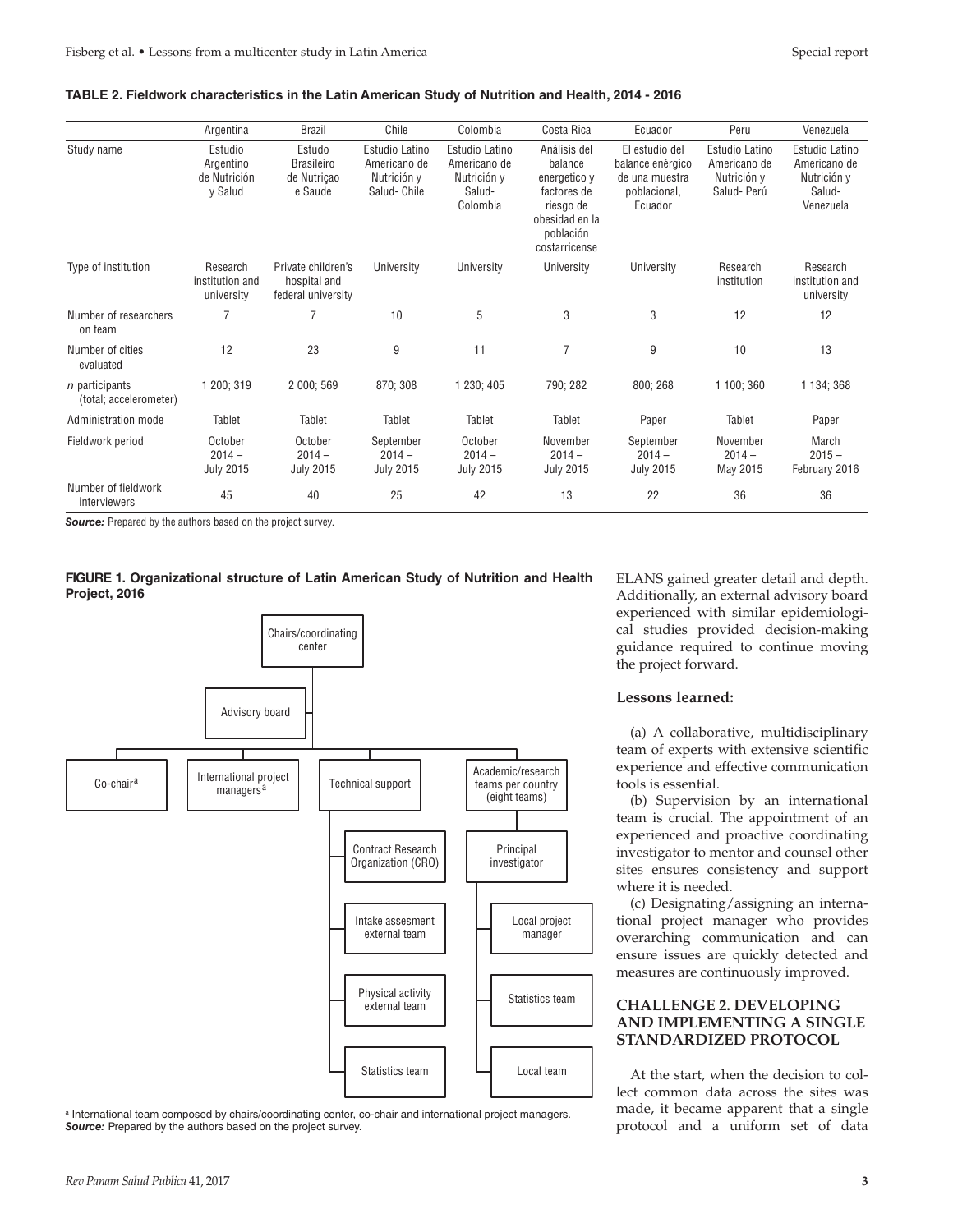Special report Fisberg et al. • Lessons from a multicenter study in Latin America

collection tools would be required. The process of creating a single protocol involved 15 months of collaborative work with in-person meetings and conference calls with the PIs. All decisions were guided by scientific evidence and fieldwork logistics. The advice from experienced external advisors with differing expertise was important.

Considering the large number of sites, eight in this case, a tools standardization process was developed to ensure equal standards for data collection (8) at every site. The choice of dietary method used in the ELANS was based on existing survey studies, such as NHANES (9) and HELENA (3), as well as the experience of some of the PIs. Repeated 24-hour recalls (24hr) are considered useful tools in providing national- and group-level estimates of usual dietary intakes of individuals, as well as in describing usual intake distributions of populations, using appropriate statistical approaches and controlling for intra-individual variability.

The standardization of procedures for 24hr administration and analysis was necessary to ensure equivalence of the dietary outcomes across participating centers. The Multiple Pass Method (10) was unanimously chosen. All PIs agreed to use the Nutrition Data System for Research software (Minnesota University, Minneapolis, Minnesota, United States; NDSR) to allow ELANS inter-country comparisons. An extensive process of harmonization was initiated, as described elsewhere (11).

The International Physical Activity Questionnaire has been validated in countries of Latin America; however, the Mexican (Spanish) version, (12) adapted by the International Study of Physical Activity and Built Environments was selected for use after cultural adaptations for wording and examples (13, 14).

The objective measure of physical activity was a crucial aspect of the ELANS that provided accurate estimates of physical activity and energy expenditure in this Latin American population. Due to logistic and financial matters, efforts were made to ensure that a range of 25% – 40% of each sample would wear the accelerometer for 7 days.

A major concern was that all sites should use the same or equally-reliable equipment validated by previous studies. It is noteworthy that the PIs faced many problems with the purchase of imported equipment (e.g., accelerometers, scales, stadiometers). Due to customs and mail delivery problems, all sites had to delay the start of the fieldwork.

The socioeconomic questions used in ELANS were designed based on questionnaires used by each national statistics office, or otherwise used most frequently by each country  $(15 - 20)$ . Due to differing variables used across countries to determine Socioeconomic Levels (SEL), a rule was developed to equate the different classification systems of the eight countries (Table 3). Based on this, three levels of classification were established for SEL and included equivalent characteristics for all countries: high, medium, and low. The same procedure was performed to establish equalization across levels of educational in the eight countries, and also resulted in three classifications: primary to incomplete secondary schooling; complete secondary to incomplete higher/tertiary education (technical/ university); and complete higher education (technical/university).

**TABLE 3. Socioeconomic and educational level equalization between eight countries participating in the Latin American Study of Nutrition and Health, 2016**

|                                                                         | Argentina                                                                                       | <b>Brazil</b>                                                                             | Chile                                                                                                                                   | Colombia                                                                                                              | Costa Rica                                                                            | Ecuador                                                                                                                | Peru                                                                                | Venezuela                                                        |  |  |
|-------------------------------------------------------------------------|-------------------------------------------------------------------------------------------------|-------------------------------------------------------------------------------------------|-----------------------------------------------------------------------------------------------------------------------------------------|-----------------------------------------------------------------------------------------------------------------------|---------------------------------------------------------------------------------------|------------------------------------------------------------------------------------------------------------------------|-------------------------------------------------------------------------------------|------------------------------------------------------------------|--|--|
| Socioeconomic level <sup>a</sup>                                        |                                                                                                 |                                                                                           |                                                                                                                                         |                                                                                                                       |                                                                                       |                                                                                                                        |                                                                                     |                                                                  |  |  |
| High                                                                    | A, B, C1                                                                                        | A1, A2, B1                                                                                | A, B, C1                                                                                                                                | 5/6                                                                                                                   | A, B, C1                                                                              | A, B                                                                                                                   | Α                                                                                   | $A, B, C+$                                                       |  |  |
| Medium                                                                  | C2, C3                                                                                          | <b>B2, C1</b>                                                                             | C2, C3                                                                                                                                  | 3/4                                                                                                                   | C2, C3                                                                                | $C+$                                                                                                                   | B, C                                                                                | C                                                                |  |  |
| Low                                                                     | D1, D2                                                                                          | C2, D, E                                                                                  | D, E                                                                                                                                    | 1/2                                                                                                                   | D1, D2                                                                                | $C-$ , $D$                                                                                                             | D, E                                                                                | D, E                                                             |  |  |
|                                                                         | <b>Educational level</b>                                                                        |                                                                                           |                                                                                                                                         |                                                                                                                       |                                                                                       |                                                                                                                        |                                                                                     |                                                                  |  |  |
| Primary $-$<br>incomplete<br>secondary<br>schooling                     | $-$ Illiterate<br>- Complete or<br>incomplete<br>primary<br>- Incomplete<br>secondary           | $-$ Illiterate<br>- Complete or<br>incomplete<br>fundamental<br>- Incomplete<br>secondary | $-$ Illiterate<br>- Complete or incomplete<br>basic<br>- Incomplete humanistic<br>- Incomplete middle                                   | - Illiterate<br>Incomplete<br>-<br>primary or<br>baccalaureate<br>- Incomplete<br>secondary                           | - Illiterate<br>- Complete or<br>incomplete<br>primary<br>$-$ Incomplete<br>secondary | - Illiterate<br>- Complete or<br>incomplete<br>primary<br>- Incomplete<br>secondary<br>- Incomplete<br>baccalaureate   | - Illiterate<br>- Complete or<br>incomplete<br>primary<br>- Incomplete<br>secondary | - Illiterate<br>- Complete or<br>incomplete<br>basic             |  |  |
| Complete<br>$secondary -$<br>incomplete<br>higher/tertiary<br>education | - Complete<br>secondary<br>- Incomplete<br>tertiary<br>- Incomplete<br>university               | - Complete<br>secondary<br>- Incomplete<br>higher<br>education                            | - Complete humanistic<br>- Complete middle<br>- Incomplete<br>professional-technical<br>- Incomplete bachelor                           | - Complete<br>baccalaureate<br>- Incomplete<br>technical<br>- Incomplete<br>university                                | - Complete<br>secondary or<br>vocational<br>- Incomplete<br>university                | - Complete<br>secondary or<br>baccalaureate<br>- Incomplete<br>university                                              | - Complete<br>secondary<br>- Incomplete<br>university                               | - Complete<br>middle and<br>diversified                          |  |  |
| Complete<br>higher<br>education                                         | Complete<br>$\overline{\phantom{0}}$<br>tertiary<br>- Complete<br>university<br>- Post-graduate | - Complete<br>higher<br>education                                                         | - Complete professional-<br>technical<br>- Complete bachelor<br>- Complete school<br>of non-commissioned<br>officers<br>- Post-graduate | Complete<br>technical or<br>technological<br>- Complete<br>university<br>- Specialization,<br>masters or<br>doctorate | - Complete<br>university<br>- Masters or<br>doctorate                                 | - More years<br>of superior<br>education<br>(without)<br>post-graduate)<br>- Complete<br>university<br>- Post-graduate | - Complete<br>technical<br>- Complete<br>university<br>- Post-graduate              | - Complete<br>technical<br>- Complete<br>university<br>Doctorate |  |  |

*Source:* Prepared by the authors based on the project survey.

<sup>a</sup> Classifications according to those provided by National Institutes of Statistics of each country.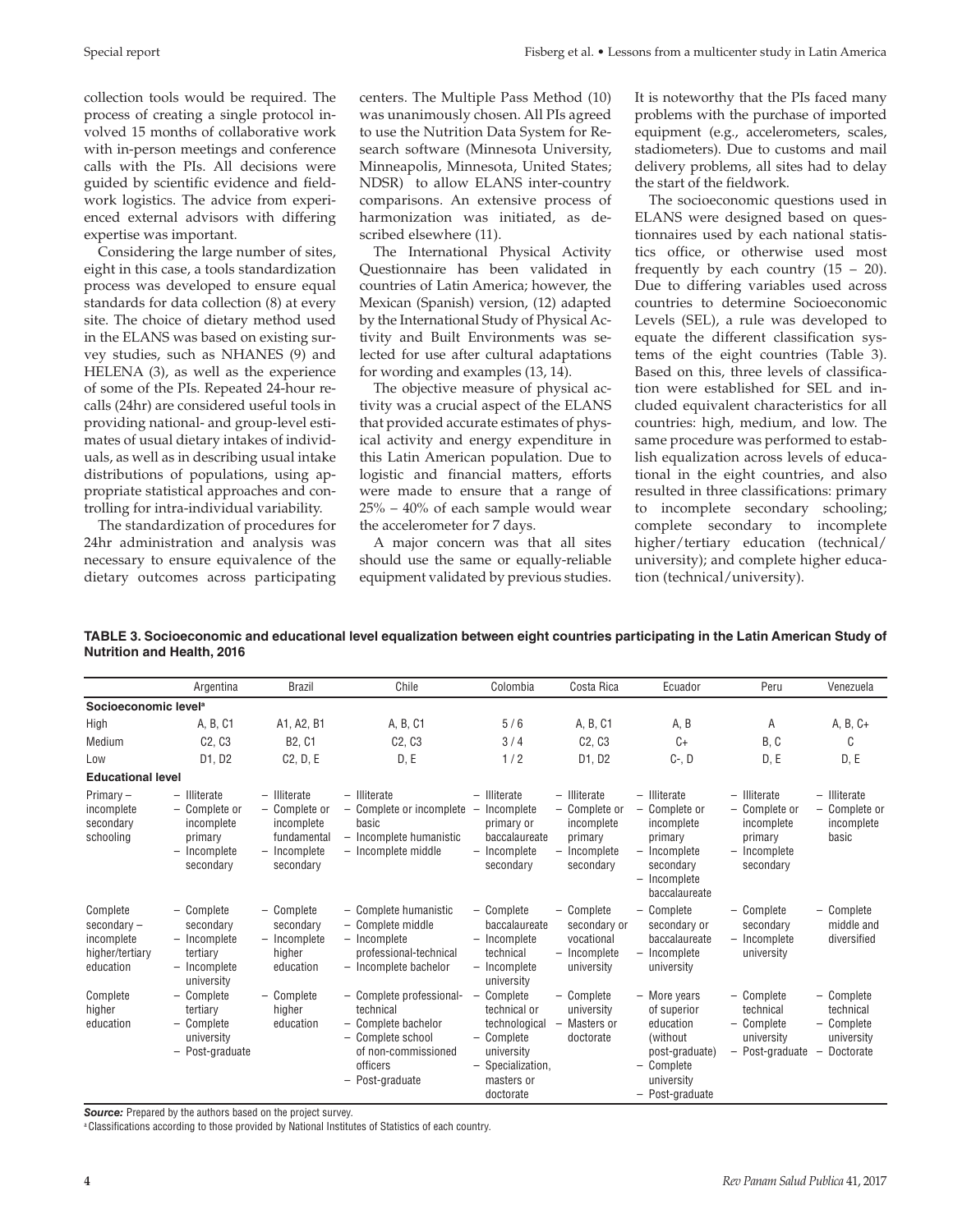# **Lessons learned:**

(a) Input from local teams is essential during protocol development and planning of field work to ensure achievable goals.

(b) Developing a feasible and realistic protocol may be more difficult than first expected. Standardization and harmonization of foods in software require extensive and innovative work. The use of accelerometers requires caution, as compliance is difficult to achieve. Measurement and definitions of socioeconomic status and educational level across countries require close attention to ensure comparability.

(c) Equipment availability and procurement in different countries requires prior planning and ample time. Possible delivery delays and customs tariffs should be included in the schedule and budget.

# **CHALLENGE 3. OBTAINING ETHICS APPROVALS**

The process for ethical reviews and timeframes for obtaining approvals vary greatly among countries. To address this challenge and to reduce the burden of conducting multiple local ethics reviews, an external institutional review board (IRB) was selected to perform a centralized review of the protocol, the informed consent template, and other study documents. In this case, Western IRB (WIRB, Puyallup, Washington, United States) was chosen as an independent international organization. However, to obtain WIRB approval, each site also had to submit the protocol and informed consent through a local IRB. After approval of local IRBs, ELANS received WIRB approval.

#### **Lesson learned:**

(a) Obtaining ethics approvals for a multicenter study must be carefully planned and, preferably, centralized, with extra time allotted for reviews at multiple levels.

## **CHALLENGE 4. ACCOMPLISHING SIMULTAENOUS FIELDWORK**

During the common protocol design, the complexity of the logistics—a large number of interviewers performing field data collection simultaneously at differing sites—it became apparent that a standardized and uniform application of questionnaires and measurements was needed. These led to the decision to use a Contract Research Organization (CRO) with offices in all eight countries involved in ELANS. This CRO was responsible for all participant sampling and recruitment and data collection and entry, except for dietary recalls, which were managed by each local institution. All procedures were continuously monitored by the international team, and a weekly meeting of PIs was held throughout the fieldwork.

Frequent contact with field supervisors was necessary to ensure quality data collection. At the start, there were many mistakes due to the interviewers' lack of experience; later, there seemed to be less attention to detail. To accomplish the data collection on time, local interviewers were hired and trained to work in different parts of each country simultaneously. Interviewers with previous health research experience produced better quality interviews. Faster fieldwork was experienced in some countries, such as Chile, where interviewers were health science students.

Standardized training and operating manuals were designed for use in all countries; however, revisions by the international team were made on an as-needed basis to ensure equivalent measures, described elsewhere (7). Three operating manuals provided well-structured guidance for interviewers on anthropometric measurements, dietary intake recalls, and accelerometer use and preparation. A fourth operating manual was designed to ensure proper use of the NDSR software by researchers working with the dietary data. The interviewers' work was continuously supervised during the data collection period.

To ensure functionality of data collection procedures, a pilot study was performed before fieldwork began. It tested the tools and accompanying procedures at all the sites and identified performance differences across them (8). One of the main difficulties during the pilot study was a refusal to participate, due either to time constraints, lack of interest, or fear of strangers. To overcome this, several strategies were used: leaflets on the ELANS project were distributed in the neighborhoods prior to selection of households; interviewers showed an official

identification badge to prospective participants and wore an identifying apron; and during the first visit, an informative letter, including the researchers' contact information, was provided to each participant. Other issues identified during the pilot study were discussed and corrected, as needed.

#### **Lessons learned:**

(a) A pilot study is important to ensuring feasibility, efficiency, and adherence to protocols and procedures. Although it delayed the study start, the pilot proved to be important in preventing measurement errors and improving participant compliance.

(b) Thorough training is fundamental for interviewers and ample time should be allotted for this purpose. Interviewers with experience or training in health sciences are preferable.

(c) Continuous supervision of interviewers' tasks is critical for maintaining the data quality of the fieldwork.

(d) A good relationship and open communication between the academic/ research team and the CRO are key to conducting efficient supervision and monitoring procedures.

# **CHALLENGE 5. ENSURING DATA QUALITY**

Data reliability and credibility are essential to the success of ELANS. Threats to data quality were identified during the protocol design process, the pilot study, and the first weeks of the fieldwork. Thus, the coordinating investigators/chairs proposed adopting procedures in all sites to ensure high-quality data and reliable information. These included preparatory meetings; detailed operating manuals; site visits; technical visits to participating centers; interviewer training; close monitoring of data collection and data entry; retraining of interviewers when needed; concurrent query management and fieldwork supervision; partial database generation; inconsistency checks of anthropometric, physical activity, and food intake data; and when possible, a return visit to the participant's household to correct unclear, incomplete, or questionable responses.

Monthly, each center sent information on the status of interviews, entry of 24hr food records in NDSR, and the accelerometer files, plus reported any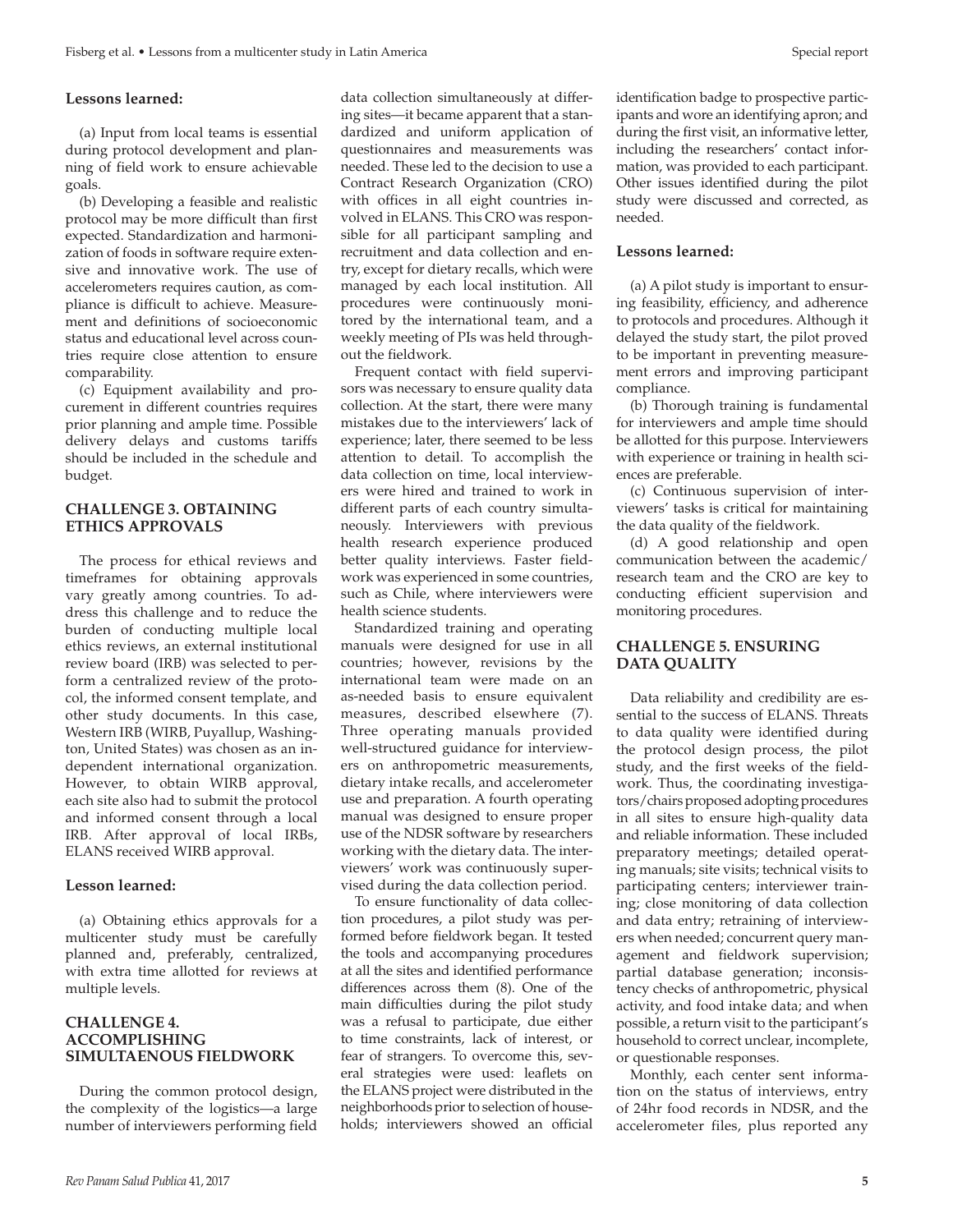difficulties or impediments to the coordinating center. It is worth noting that considerable effort went into food-matching between local foods/ recipes and the foods available in the NDSR database, as described by Kovalskys and colleagues (11).

## **Lessons learned:**

(a) Maintaining regular, study-wide communication among PIs, the CRO, and the accelerometer, nutritional, and statistical centers is critical to data quality.

#### **CHALLENGE 6. EXTRACTING DATA AND DATABASE CONSISTENCY**

In all countries, except Ecuador and Venezuela, the CRO had computer tablets available for data collection. When the electronic form was created, internal consistency checks were already programmed into the software to alert the interviewers to outliers and other issues during real-time data entry.

Throughout the fieldwork, data quality-control was carried out periodically. The types of inconsistencies that were found led the team to develop a second phase of consistency-checking post data collection. Each academic/research site team was responsible for this second phase. A specified procedure was used to detect possible errors of data consistency before the generation of each final database (Figure 2). All data collected were simultaneously reviewed by the CRO, the accelerometer center and its Physical Activity consultant team (PA), and each academic/research site team. The PA consultants and each academic/





*Source:* Prepared by the authors based on the project survey.

<sup>a</sup> Physical activity.

**Control Research Organization.** 

c Subject identification.

<sup>d</sup> Database.

**6** *Rev Panam Salud Publica* 41, 2017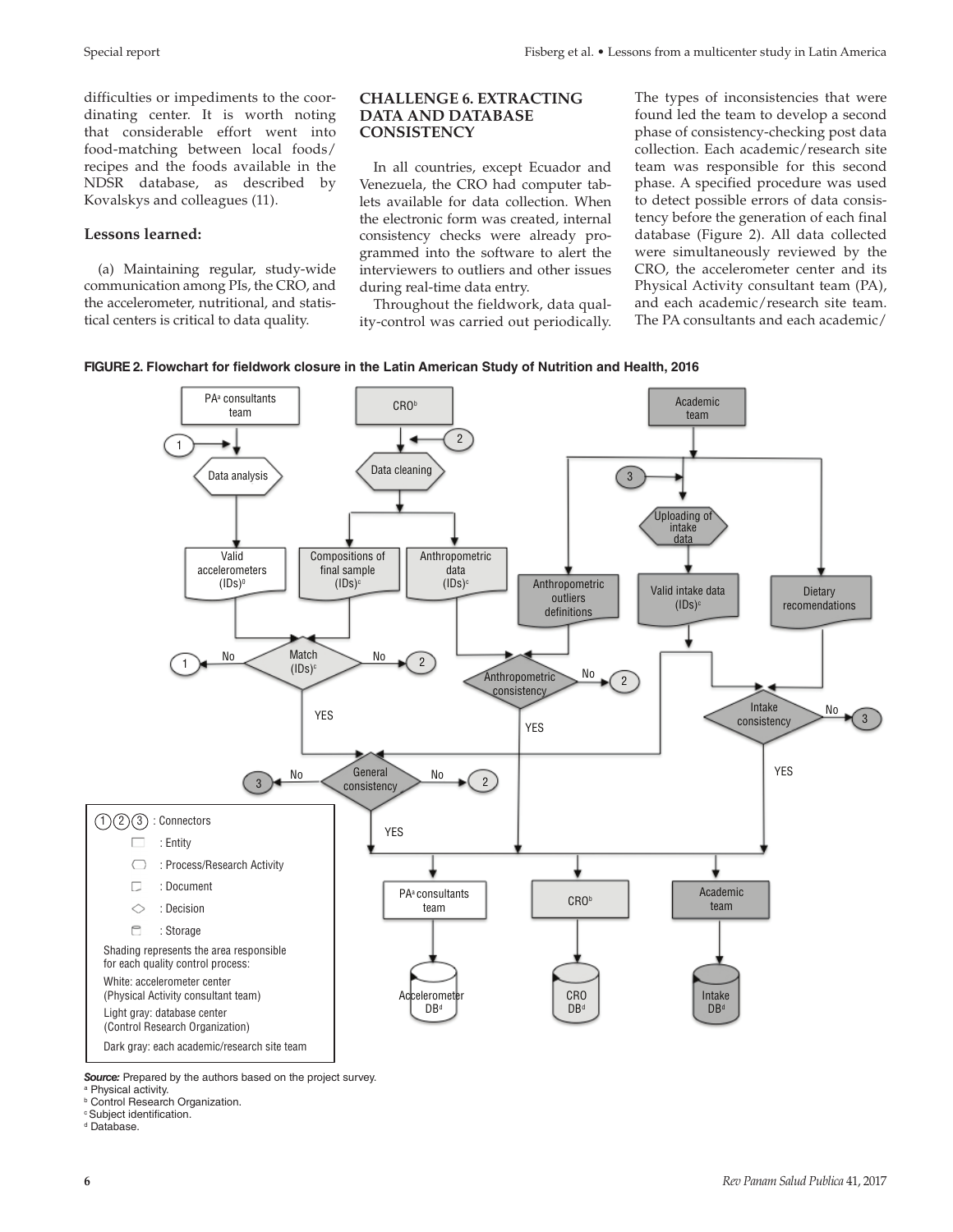research team performed participant identification (ID)-matching between their databases (accelerometer database and food intake database, respectively) and the CRO database. Additionally, each academic/research team conducted anthropometric and dietary intake consistency checks. Upon successful completion, a general consistency check was then performed by each academic/research team. Thereafter, final versions of the datasets were generated by the PA consultants, CRO, and academic/research team. If any step was not successfully concluded during this process, it was restarted, as shown in Figure 2 by connectors 1, 2, and 3. If any participant needed to be excluded from the sample, the academic team informed the CRO, and the case was replaced with a matched case same gender, age group, SEL, and geographic area—from the oversample.

Common sources of errors included simple typographical errors; consistency errors, such as birth date and age did not concur; differing participant ID and/or demographic information between first and second visit; insufficient accelerometer wear time (hours/day and/or number of days); programming or accelerometer malfunctions; or absence of PA logs. After identifying the source of each error, most could be resolved by communication between the centers. If the entry was unclear, missing, or otherwise suspicious, field staff were contacted for correction or verification at participating households. Accelerometer data errors were corrected in the office when possible; when not, the individuals were moved to the group without accelerometer use (60% of the sample). When this group was full, the rest were assigned to the oversample group. As a considerable number of cases were found to be invalid due to insufficient wear time, programming error, or device malfunction, the final percentage was reduced to 25% of the sample.

Each site was responsible for verifying the quality of the data registered in its 24hr food records, and as needed, field staff were contacted for correction or verification at participants' households. Several steps were developed for analysis of dietary intake data consistent with NDSR. This was a difficult phase that required validation from several researchers. Technical support and guidance were required by all the research teams. Special consideration was given to the variations in fortified local foods and processed food products, and to correcting micronutrient contents of foods according to local food composition tables. All of the researchers provided input for this process and approved the final version of the resulting document.

#### **Lessons learned:**

(a) Extensive expertise in dietary assessment among the researchers is important because this sensitive part of the data collection required the greatest number of corrections to inconsistencies.

(b) Data cleaning demands close attention to detail and collaboration of multiple stakeholders.

(c) Correct use of accelerometers relies on thorough interviewer training so that they can, in turn, effectively instruct participants. Timely delivery of data to the PA team by the CRO is needed for corrections to be made. A 70% accelerometer compliance rate should be taken into account, with fewer valid versus measured cases in the final sample.

(d) A data analysis and publication plan that ensures appropriate data management and dissemination must be developed with input from all team members and be followed meticulously through the end of the study.

# **FINAL CONSIDERATIONS**

The development of a multicenter household cross-sectional survey of the nutritional and physical activity status of adolescents and adults in eight countries of Latin America was an innovative and fundamental step toward better understanding behaviors and their relationship to health in the region. This survey contributed to several lessons learned regarding the organization of a multicenter study. The feasibility of performing such a study depends on many considerations, including standardization of data collection, maintenance of high data quality, and collaboration across sites. Among the greatest barriers to conducting studies such as this one are the inherent organizational complexity, recruitment of collaborators and research staff, institutional cooperation, development of infrastructure, and identification of resources. By implementing the

various strategies detailed, this project overcame various challenges to ensure the integrity of its cross-site data collection.

The entire research team at each participating center and the coordinating center—the PIs, local investigators, consultants, coordinators, research assistants, data managers, system analysts, statisticians, network managers, and accountants—proved to be essential to study development and performance. Ideas and solutions, as well as planning for analysis and interpretation of results, arose naturally when coming from a team thinking and working together. The institutions involved all benefited from the exchange of knowledge among researchers, the equipment acquisitions, the use of internationally-recognized methodology, and wider study dissemination.

Multicenter cooperative studies while challenging, offer great potential for building a scientific base for studies on nutrition and health. Considering the methods and experience of other multicenter studies while developing the study design of the ELANS was important for surmounting possible obstacles and allowing faster progress. To this end, the lessons learned during ELANS provide new perspectives for better planning of financial, staff, and technological resources for similar future studies.

**Acknowledgements.** The authors would like to thank the following individuals at each of the participating sites who made substantial contributions to the ELANS: Luis Costa, Regina Fisberg, Alejandra Guidi, Mariela Jauregui, Beate Lloyd, Brenda Lynch, and Bruno Zoca de Oliveira.

The following are members of ELANS Study Group:

*Chairpersons:* Mauro Fisberg and Irina Kovalskys.

*Co-chair:* Georgina Gómez Salas.

*Core Group members:* Lilia Yadira Cortés Sanabria, Mauro Fisberg, Georgina Gómez Salas, Marianella Herrera-Cuenca, Irina Kovalskys, Rossina Gabriella Pareja Torres, Attilio Rigotti, and Martha Cecilia Yépez García.

*External advisory board:* Berthold Koletzko, Luis A. Moreno, Michael Pratt, and Katherine L. Tucker.

*Project Managers:* Viviana Guajardo and Ioná Zalcman Zimberg.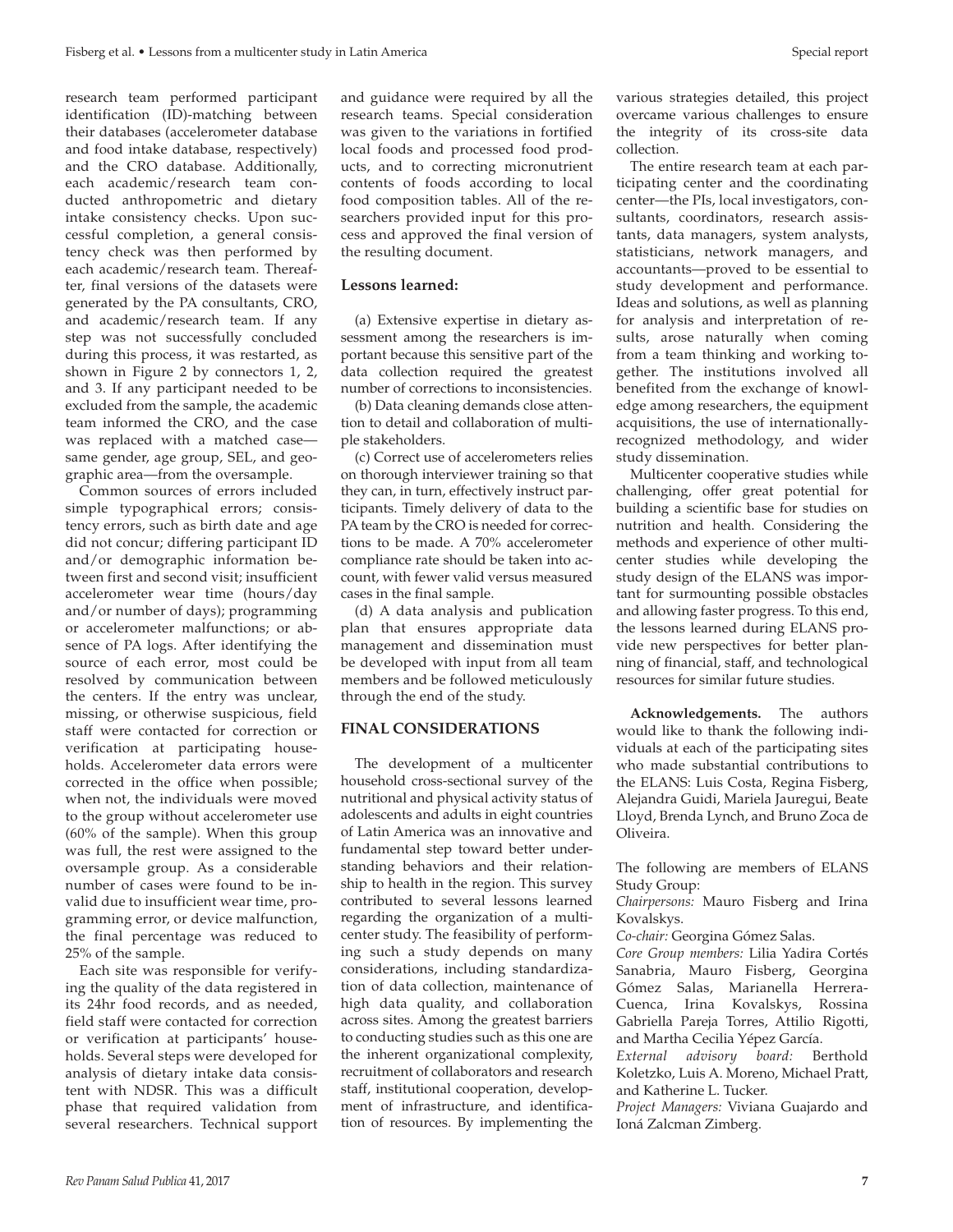*International Life Sciences Institute, Argentina:* María Paz Amigo, Fernando Cardini, Viviana Guajardo, Ximena Janezic, and Irina Kovalskys.

*Instituto Pensi–Hospital Infantil Sabara, Brazil:* Natasha Aparecida Grande de França, Mauro Fisberg, Agatha Nogueira Previdelli, and Ioná Zalcman Zimberg.

*Pontificia Universidad Catolica de Chile:*  Óscar Castillo, Guadalupe Echeverría, Leslie Landaeta, and Attilio Rigotti.

*Pontificia Universidad Javeriana, Colombia:*  Yuri Milena Castillo, Lilia Yadira Cortés Sanabria, Luisa Fernanda Tobar, and Luz Nayibe Vargas.

*Universidad de Costa Rica, Costa Rica:*  Anne Chinnock, Georgina Gómez Salas, and Rafael Monge Rojas.

*Universidad San Francisco de Quito, Ecuador:* Lucia Eguiguren, Mónica Villar Cáceres, and Martha Cecilia Yépez García.

- 1. Bangdiwala SI, De Paula CS, Ramiro LS, Muñoz SR. Coordination of international multicenter studies: Governance and administrative structure. Salud Publica Mex. 2003;45(1):58–66.
- 2. Sprague S, Matta JM, Bhandari M, Dodgin D, Clark CR, Kregor P, et al. Multicenter collaboration in observational research: improving generalizability and efficiency. J Bone Joint Surg Am. 2009;91(suppl 3):80–6.
- 3. Moreno LA, De Henauw S, González-Gross M, Kersting M, Molnár D, Gottrand F, et al. Design and implementation of the Healthy Lifestyle in Europe by Nutrition in Adolescence Cross-Sectional Study. Int J Obes. 2008;32(suppl 5):S4–11.
- 4. Katzmarzyk PT, Barreira T V, Broyles ST, Champagne CM, Chaput J-P, Fogelholm M, et al. The International Study of Childhood Obesity, Lifestyle and the Environment (ISCOLE): design and methods. BMC Public Health. 2013;13:900.
- 5. van Stralen MM, te Velde SJ, Singh AS, De Bourdeaudhuij I, Martens MK, van der Sluis M, et al. European Energy balance Research to prevent excessive weight Gain among Youth (ENERGY) project: Design and methodology of the ENERGY crosssectional survey. BMC Public Health. 2011;11:65.
- 6. Bautista LE, Casas JP, Herrera VM, Miranda JJ, Perel P, Pichardo R, et al. The Latin American Consortium of Studies in Obesity (LASO). Obes Rev. 2009;10:364–70.
- 7. Fisberg M, Kovalskys I, Gómez Salas G, Rigotti A, Cortés Sanabria L, Herrera-Cuenca M, et al. Latin American Study of Nutrition and Health (ELANS): rationale and study design. BMC Public Health. 2016;16:93.

*Instituto de Investigación Nutricional, Peru:* Mellisa Abad, Maria Reyna Liria, Krysty Meza, Rossina Pareja Torres, and Mary Penny.

*Universidad Central de Venezuela:* Pablo Hernández, Marianella Herrera-Cuenca, Maritza Landaeta, Betty Méndez, Guillermo Ramírez, and Maura Vasquez. *Accelerometry analysis:* Claudia Alberico and Priscila Bezerra Gonçalves.

*Physical activity advisor:* Gerson Luis de Moraes Ferrari.

*Dietary intake advisor:* Ágatha Nogueira Previdelli.

**Funding.** The ELANS is supported by a scientific grant from the Coca Cola Company (Atlanta, Georgia, United States) and by grants and/or support from the Instituto Pensi/Hospital Infantil Sabara, International Life Science Institute of Argentina, Universidad de

# **REFERENCES**

- 8. Rog DJ. Designing, managing and analyzing multisite evaluations. In: Newcomer KE, Hatrt HP, Wholey JS, eds. Handbook of practical program evaluation. 4th ed. New Jersey: Jossey-Bass; 2015.
- 9. United States Centers for Disease Control and Prevention. National Health and Nutrition Examination Survey (NHANES). Survey methods and analytic guidelines. 2014. Available from: [www.](www.cdc.gov/nchs/nhanes/survey_methods.htm) [cdc.gov/nchs/nhanes/survey\\_methods.](www.cdc.gov/nchs/nhanes/survey_methods.htm) [htm](www.cdc.gov/nchs/nhanes/survey_methods.htm) Accessed on 21 October 2015.
- 10. Moshfegh AJ, Rhodes DG, Baer DJ, Murayi T, Clemens JC, Rumpler WV, et al. The US Department of Agriculture Automated Multiple-Pass Method reduces bias in the collection of energy intakes. Am J Clin Nutr. 2008;88:324–32.
- 11. Kovalskys I, Fisberg M, Gómez G, Rigotti A, Cortés LY, Yépez MC, et al. Standardization of the food composition database used in the Latin American Nutrition and Health Study (ELANS). Nutrients. 2015;7:7914–24.
- 12. Salvo D, Reis RS, Sarmiento OL, Pratt M. Overcoming the challenges of conducting physical activity and built environment research in Latin America: IPEN Latin America. Prev Med. 2014;69: S86–92.
- 13. Kerr J, Sallis JF, Owen N, De Bourdeaudhuij I, Cerin E, Sugiyama T, Reis R, et al. Advancing science and policy through a coordinated international study of physical activity and built environments: IPEN adult methods. J Phys Act Health. 2013;10:581–601.
- 14. Sallis JF, Cerin E, Conway TL, Adams MA, Frank LD, Pratt M, et al. Urban environments in 14 cities worldwide are related to physical activity. Lancet. 2016;387:1–10.

Costa Rica, Pontificia Universidad Católica de Chile, Pontificia Universidad Javeriana, Universidad Central de Venezuela/Fundación Bengoa, Universidad San Francisco de Quito, and Instituto de Investigación Nutricional de Perú. The funders had no role in study design, data collection, analysis, the decision to publish, or the preparation of this manuscript. MF is a member of the Board of Directors of Danone Institute International (Paris, France). KLT received consulting fees from the Coca Cola Company to participate.

# **Conflict of interests:** None declared.

**Disclaimer.** Authors hold sole responsibility for the views expressed in the manuscript, which may not necessarily reflect the opinion or policy of the *RPSP/ PAJPH* and/or PAHO.

- 15. Associação Brasileira de Empresas de Pesquisa. Critério padrão de classificação econômica Brasil. Available from: [www.](www.abep.org/criterioBrasil.aspx) [abep.org/criterioBrasil.aspx](www.abep.org/criterioBrasil.aspx) Accessed on 10 December 2015.
- 16. Comisión de Enlace Institucional AAM-SAIMO-CEIM. Nivel socioeconómico. Antecedentes, marco conceptual, enfoque metodológico y fortalezas. Buenos Aires: Comisión de Enlace Institucional AAM-SAIMO-CEIM; 2006.
- 17. Departamento Administrativo Nacional de Estadisticas de Colombia. Proyecciones nacionales y departamentales de poblacion 2005-2020. Estudios Postcensales No. 7. 2010. Available from: [www.dane.gov.](www.dane.gov.co/files/investigaciones/poblacion/conciliacenso/7_Proyecciones_poblacion.pdf) [co/files/investigaciones/poblacion/con](www.dane.gov.co/files/investigaciones/poblacion/conciliacenso/7_Proyecciones_poblacion.pdf)[ciliacenso/7\\_Proyecciones\\_poblacion.pdf](www.dane.gov.co/files/investigaciones/poblacion/conciliacenso/7_Proyecciones_poblacion.pdf) Accessed on 10 December 2015.
- 18. Instituto Nacional de Estadística y Censos de Ecuador. Encuesta de estratificación de nivel socioeconómico, 2011. Available from: [www.inec.gob.ec/estadisticas/?op](www.inec.gob.ec/estadisticas/?option=com_content&view=article&id=112&Itemid=90&)[tion=com\\_content&view=article&i](www.inec.gob.ec/estadisticas/?option=com_content&view=article&id=112&Itemid=90&)[d=112&Itemid=90&](www.inec.gob.ec/estadisticas/?option=com_content&view=article&id=112&Itemid=90&) Accessed on 10 December 2015.
- 19. Asociacion Investigadores de Mercado. Grupos socioeconómicos Chile, 2012. Available from: [http://comunicaciones.](http://comunicaciones.udd.cl/mcom/files/2013/06/Informe-Actualizaci�n-GSE-2012.pdf) [udd.cl/mcom/files/2013/06/Informe-](http://comunicaciones.udd.cl/mcom/files/2013/06/Informe-Actualizaci�n-GSE-2012.pdf)[Actualización-GSE-2012.pdf](http://comunicaciones.udd.cl/mcom/files/2013/06/Informe-Actualizaci�n-GSE-2012.pdf) Accessed on 10 December 2015.
- 20. Instituto Nacional de Estadística. República Bolivariana de Venezuela. Síntesis estadística de pobreza e indicadores de desigualdad, 2011. Available from: [www.ine.gov.ve/documentos/Boletines\\_](www.ine.gov.ve/documentos/Boletines_Electronicos/Estadisticas_Sociales_y_Ambientales/Sintesis_Estadistica_de_Pobreza_e_Indicadores_de_Desigualdad/pdf/BoletinPobreza.pdf) [Electronicos/Estadisticas\\_Sociales\\_y\\_](www.ine.gov.ve/documentos/Boletines_Electronicos/Estadisticas_Sociales_y_Ambientales/Sintesis_Estadistica_de_Pobreza_e_Indicadores_de_Desigualdad/pdf/BoletinPobreza.pdf) [Ambientales/Sintesis\\_Estadistica\\_de\\_](www.ine.gov.ve/documentos/Boletines_Electronicos/Estadisticas_Sociales_y_Ambientales/Sintesis_Estadistica_de_Pobreza_e_Indicadores_de_Desigualdad/pdf/BoletinPobreza.pdf) [Pobreza\\_e\\_Indicadores\\_de\\_Desigualdad/](www.ine.gov.ve/documentos/Boletines_Electronicos/Estadisticas_Sociales_y_Ambientales/Sintesis_Estadistica_de_Pobreza_e_Indicadores_de_Desigualdad/pdf/BoletinPobreza.pdf) [pdf/BoletinPobreza.pdf](www.ine.gov.ve/documentos/Boletines_Electronicos/Estadisticas_Sociales_y_Ambientales/Sintesis_Estadistica_de_Pobreza_e_Indicadores_de_Desigualdad/pdf/BoletinPobreza.pdf) Accessed on 10 December 2015.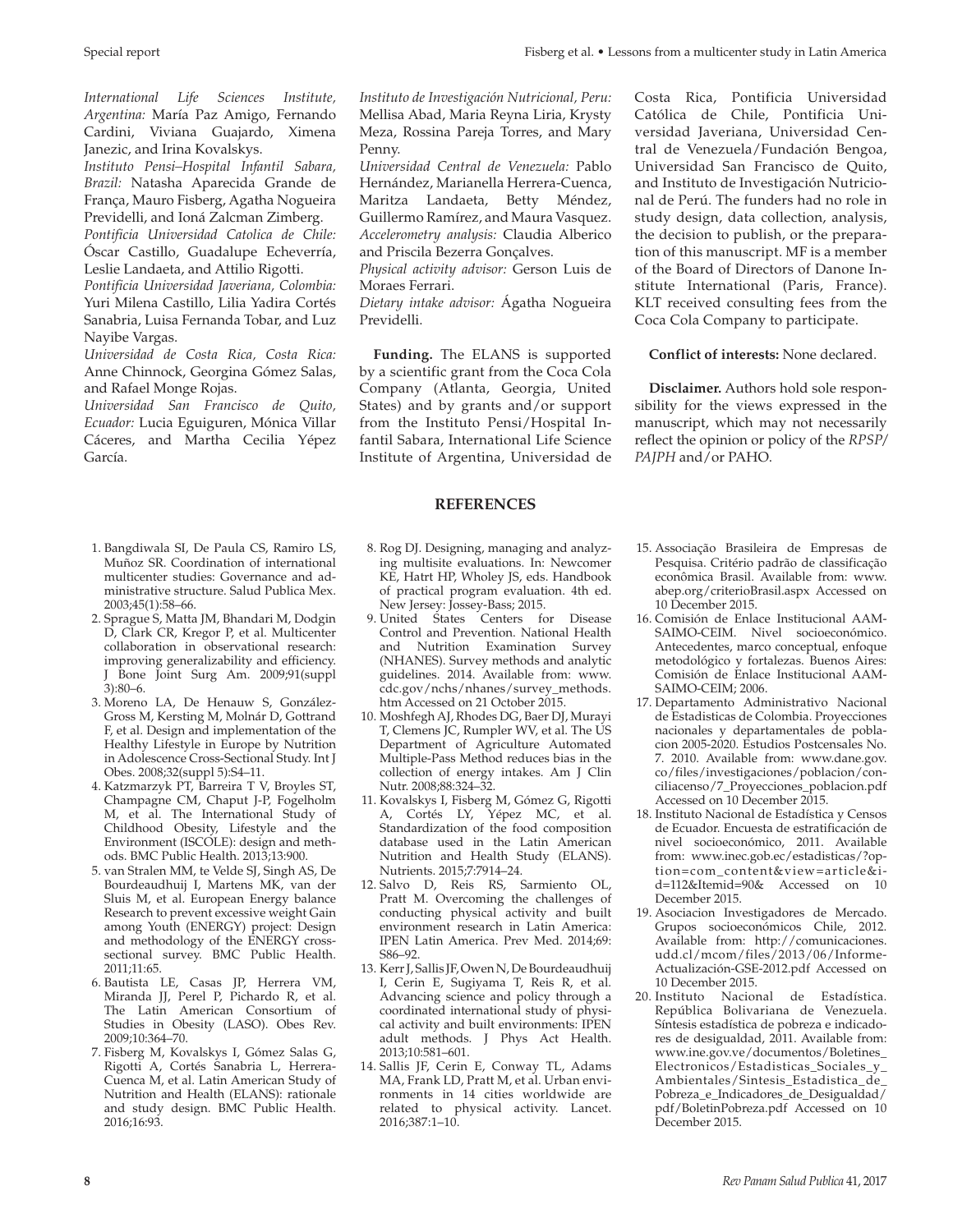- 21. World Bank. GINI index (World Bank estimate). World Development Indicators, 2013. Available from: [http://data.world](http://data.worldbank.org/indicator/SI.POV.GINI)bank.org/indicator/SI.POV.GINI Accessed on 7 January 2016.
- 22. World Bank. Urban population (% of total). World Development Indicators, 2015. Available from: [http://data.worldbank.](http://data.worldbank.org/indicator/SP.URB.TOTL.IN.ZS/countries) org/indicator/SP.URB.TOTL.IN.

[ZS/countries](http://data.worldbank.org/indicator/SP.URB.TOTL.IN.ZS/countries) Accessed on 7 January 2016.

- 23. World Bank. GDP per capita (current US\$). World Development Indicators, 2014. Available from: [http://data.worldbank.](http://data.worldbank.org/indicator/NY.GDP.PCAP.CD/countries) [org/indicator/NY.GDP.PCAP.CD/coun](http://data.worldbank.org/indicator/NY.GDP.PCAP.CD/countries)[tries](http://data.worldbank.org/indicator/NY.GDP.PCAP.CD/countries) Accessed on 7 January 2016.
- 24. World Health Organization. Global Health Observatory data repository. Obesity,

2014. Available from: [http://apps.who.](http://apps.who.int/gho/data/view.main.2450A?lang=en) [int/gho/data/view.main.2450A?lang=en](http://apps.who.int/gho/data/view.main.2450A?lang=en) Accessed on 7 January 2016.

Manuscript received on 29 August 2016. Accepted for publication on 9 January 2017.

**Elaboración de un estudio colaborativo multicéntrico en América Latina: enseñanzas extraídas del Estudio Latinoamericano de Nutrición y Salud**

**RESUMEN** En este informe se examinan los retos de llevar a cabo un estudio transversal multicéntrico en países con culturas diversas y se transmiten las enseñanzas extraídas. Se usó el Estudio Latinoamericano de Nutrición y Salud (ELANS) como un estudio de factibilidad realizado en el período 2014–2015, que incluyó las ciudades más populosas de ocho países de América Latina (Argentina, Brasil, Chile, Colombia, Costa Rica, Ecuador, Perú y Venezuela) y abarcó a cerca de 40% de la población de la Región de las Américas. La muestra establecida incluyó a 9 000 personas de 15 a 65 años de edad, y fue estratificada según la ubicación geográfica (solo zonas urbanas) y por sexo, edad y situación socioeconómica.

Se encontraron seis retos principales: estructurar los equipos y seleccionar los sitios; preparar un protocolo único; obtener las aprobaciones éticas; terminar simultáneamente el trabajo sobre el terreno; velar por la calidad de los datos y extraer datos y mantener la uniformidad en todas las bases de datos. Las enseñanzas extraídas muestran que la armonización, los estudios piloto, la uniformidad de los procedimientos, el riguroso control de la calidad de los datos y la comunicación y colaboración entre todos los sitios son imperativos. Los obstáculos incluyeron la complejidad de la organización, el reclutamiento de colaboradores y personal de investigación, la cooperación institucional, el desarrollo de infraestructura y la definición de los recursos. Antes de comenzar el trabajo sobre el terreno, se debe llegar a un consenso acerca de mediciones y resultados uniformes y la metodología de recopilación de datos, así como un plan para la gestión y el análisis de los datos y la comunicación, publicación y difusión de los resultados del estudio. A pesar de que estos estudios constituyen un desafío, hacen posible establecer una base científica para los estudios sobre la nutrición, la actividad física y otros temas de salud, al facilitar las comparaciones entre los países de América Latina.

**Palabras clave** Estudio multicéntrico; vigilancia nutricional; encuestas nutricionales; América Latina.